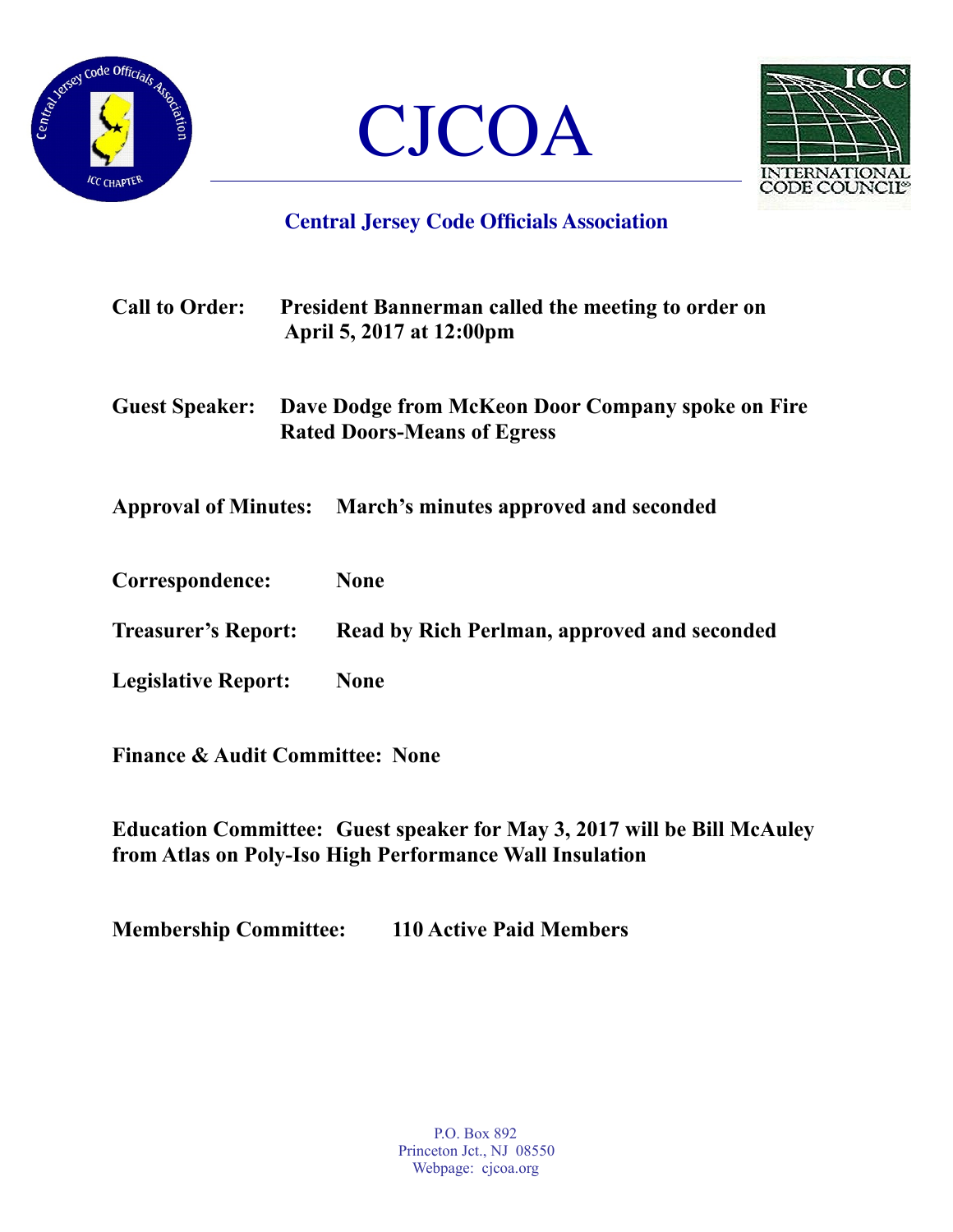| <b>By-Laws Committee:</b>         | Third reading of the changes listed below<br><b>Motion and Approved</b>                                                                         |
|-----------------------------------|-------------------------------------------------------------------------------------------------------------------------------------------------|
|                                   | <b>Board of Directors – Past Presidents appointed by</b><br><b>Presiding President with 2 at large</b>                                          |
|                                   | Board of Directors to meet at least twice a year                                                                                                |
| <b>Historical Committee: None</b> |                                                                                                                                                 |
|                                   | Good & Welfare Committee: John Fiedler accepted the Life Membership<br><b>Card for Ed Wasser</b><br>Lonnie Baldino's Mother in- law passed away |
| <b>Public Relations: None</b>     |                                                                                                                                                 |

**Code Change Committee:** 

 **Building: None** 

 **Electric: 2017 NEC at the state for review** 

**Plumbing: 2018 National Standard Plumbing Code was adopted in AC** 

 **Fire: None** 

**Nominating Committee: Progress** 

**Scholarship Committee: Progress** 

P.O. Box 892 Princeton Jct., NJ 08550 Webpage: cjcoa.org